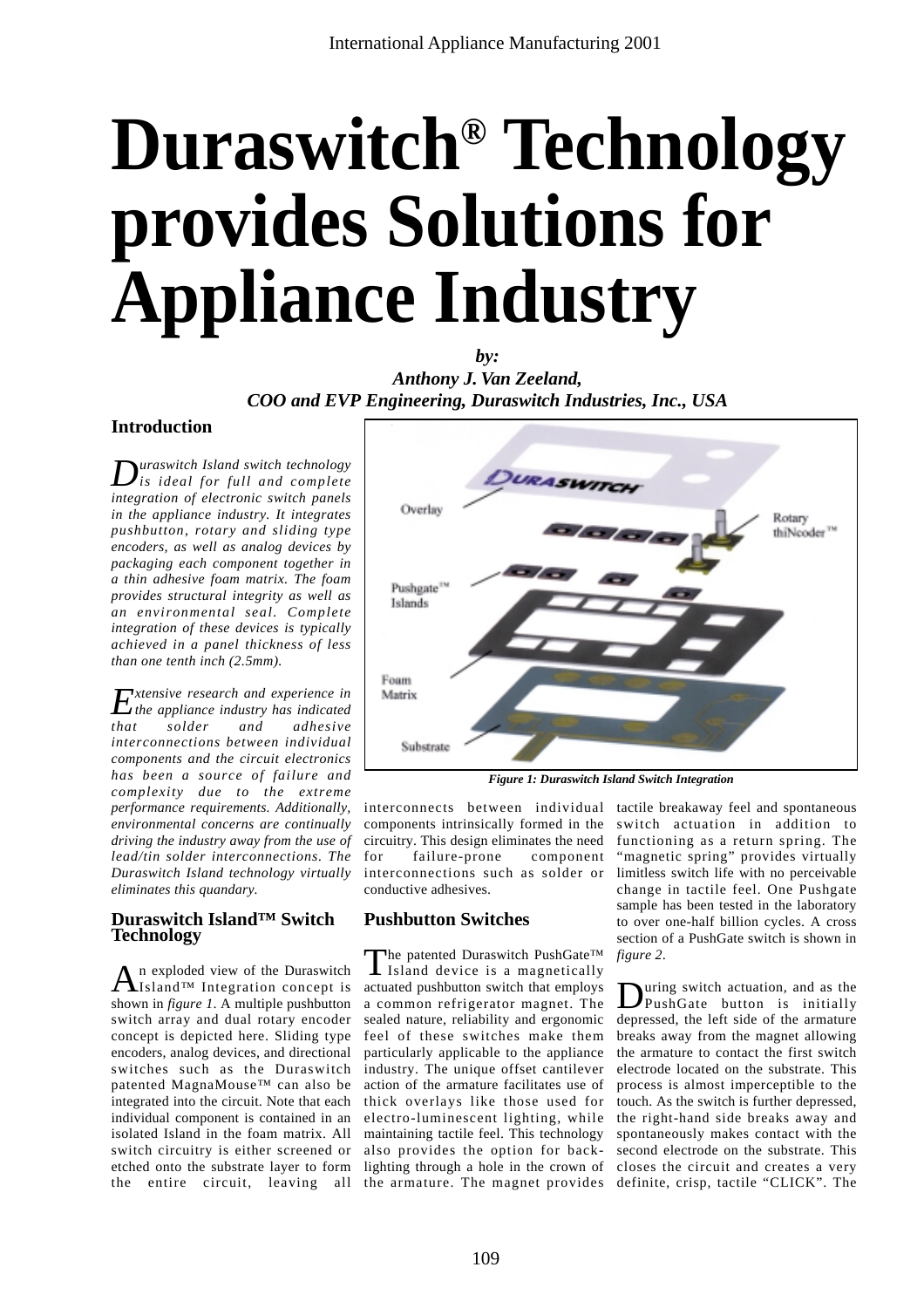

*Figure 2: Duraswitch PushGate Island Switch*

force/travel characteristic curve of this switch is shown in *figure 3*. Note how the curve emulates that of a mechanical switch that has become known and loved by appliance operators for years. In fact, due to the freedom allowed by armature geometry and magnet material, virtually any force/travel curve can be produced.



The individual Island PushGate<br>modules are fabricated as  $l$  modules are fabricated freestanding subassemblies that are easily inserted into the individual cutouts in the foam matrix, requiring no mechanical or electrical connections. The switch overlay, or graphics layer, is then placed over the entire assembly where it is held in place and sealed from the environment by the foam adhesive layer. Laboratory submersion tests have shown this sealing technique to be effective in water as well as harsh chemicals, colas, and sodas, for extensive periods without compromising the integrity of the seal or the switch. Additionally, the intrinsic elasticity of the foam has been tested to accommodate variations in atmospheric

pressure due to changes in altitude.

### **Encoders**

**D**uraswitch thiNcoders™ also use<br>magnets, but they employ a slightly different technology. These switches provide mechanical and visual feedback to the user while he or she enjoys ergonomic and operator friendly panels. He or she knows which functions have been selected simply by looking at the switch knobs.

The basic concept is shown in *figure 4*.<br>The switch armature is attracted to the film layer by a magnetic field emanating from magnets located in the actuator on the opposite surface. As the actuator is moved laterally in any direction, the armature follows the magnet while maintaining contact with the substrate on the opposite side of the film layer. Electrical contacts are printed, or etched, on the armature side of the film layer. This concept allows the switch armature and the electrical contacts to be sealed from the environment by the film layer.

The design shown in *figure 4* includes  $\bf{l}$  two magnetically attracted balls as an armature. The individual balls are attracted to the conductor side of the film layer, as well as to each other, by the magnetic field of opposing magnets. As the actuator is moved, the individual balls roll into, and out of, contact with the switch electrodes on the film layer. The rolling action of the balls maintains good electrical contact and produces very low wear and erosion of the individual switch contacts as opposed to the rapid contact degradation experienced with typical brush type encoders.

Since each individual ball provides a<br>Separate contact, this armature concept allows for design of complicated multi-bit encoders and analog devices, such as potentiometers. Two, three and four bit encoders have been designed using a one half-inch rotor.

As is the case with the PushGate fabricated as freestanding Island subassemblies and inserted into the foam matrix without the requirement of separate component interconnections. Duraswitch has used similar technology to create a whole host of encoders including slide switches and analog potentiometers. In the latter case, a resistive material such as screened carbon is used in place of one of the switch electrodes.

# **Directional Switches**

uraswitch MagnaMouse™ switches use a unique multidirectional



*Figure 4: Duraswitch Basic thiNcoder Concept*